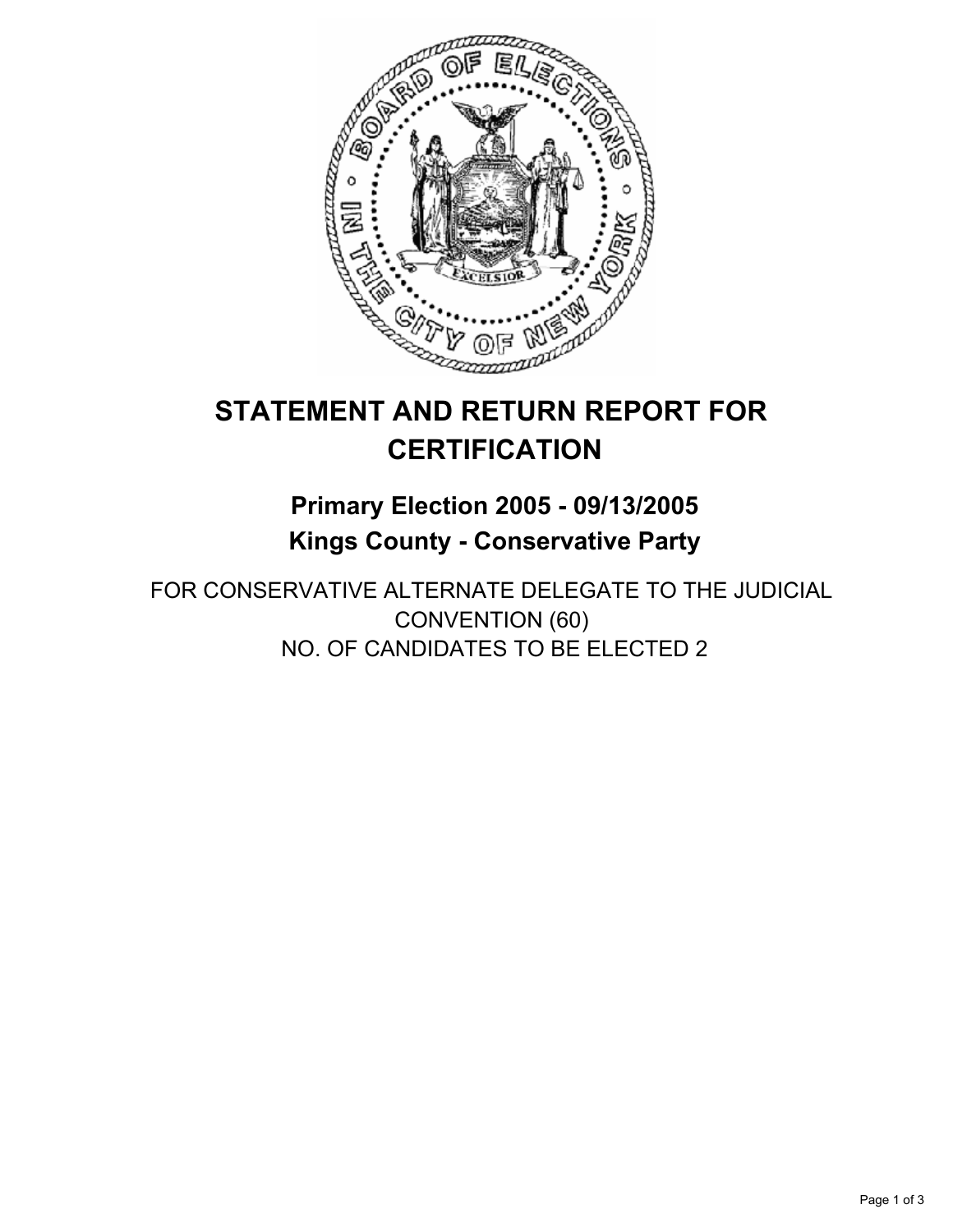

#### **ASSEMBLY DISTRICT 60**

| <b>EMERGENCY</b>       | 5  |
|------------------------|----|
| ABSENTEE/MILITARY      |    |
| AFFIDAVIT              |    |
| ROBERT J CUSACK        |    |
| HAROLD J WAGNER JR.    | 6  |
| <b>CHARLENE WAGNER</b> |    |
| <b>STEPHEN PETRICK</b> |    |
| <b>TOTAL VOTES</b>     | 12 |